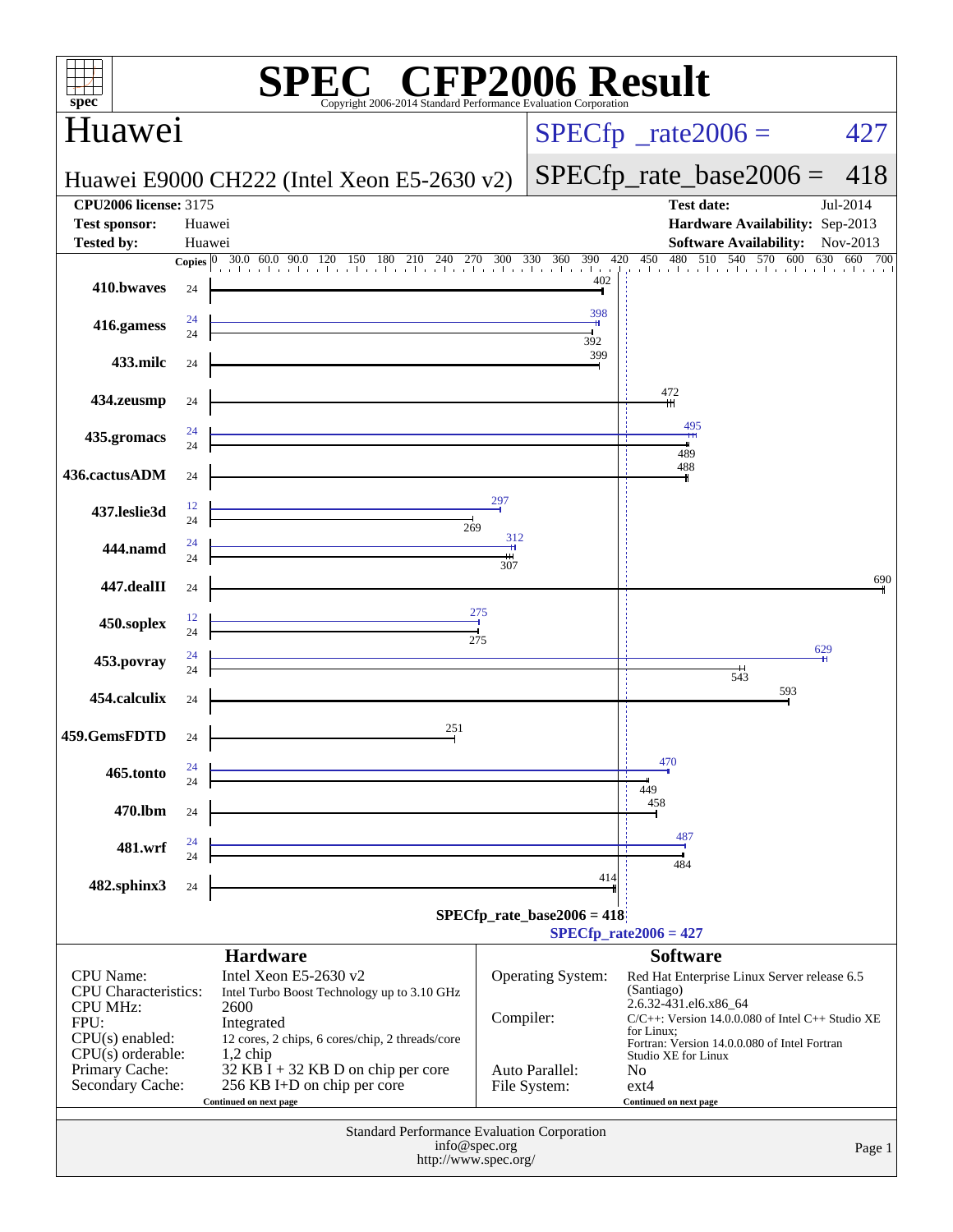

### Huawei

### $SPECTp_rate2006 = 427$

[System State:](http://www.spec.org/auto/cpu2006/Docs/result-fields.html#SystemState) Run level 3 (multi-user)<br>Base Pointers: 32/64-bit

[Peak Pointers:](http://www.spec.org/auto/cpu2006/Docs/result-fields.html#PeakPointers) 32/64-bit [Other Software:](http://www.spec.org/auto/cpu2006/Docs/result-fields.html#OtherSoftware) None

[Base Pointers:](http://www.spec.org/auto/cpu2006/Docs/result-fields.html#BasePointers)

Huawei E9000 CH222 (Intel Xeon E5-2630 v2)

### [SPECfp\\_rate\\_base2006 =](http://www.spec.org/auto/cpu2006/Docs/result-fields.html#SPECfpratebase2006) 418

**[CPU2006 license:](http://www.spec.org/auto/cpu2006/Docs/result-fields.html#CPU2006license)** 3175 **[Test date:](http://www.spec.org/auto/cpu2006/Docs/result-fields.html#Testdate)** Jul-2014 **[Test sponsor:](http://www.spec.org/auto/cpu2006/Docs/result-fields.html#Testsponsor)** Huawei **[Hardware Availability:](http://www.spec.org/auto/cpu2006/Docs/result-fields.html#HardwareAvailability)** Sep-2013

**[Tested by:](http://www.spec.org/auto/cpu2006/Docs/result-fields.html#Testedby)** Huawei **[Software Availability:](http://www.spec.org/auto/cpu2006/Docs/result-fields.html#SoftwareAvailability)** Nov-2013 [L3 Cache:](http://www.spec.org/auto/cpu2006/Docs/result-fields.html#L3Cache) 15 MB I+D on chip per chip<br>Other Cache: None [Other Cache:](http://www.spec.org/auto/cpu2006/Docs/result-fields.html#OtherCache) [Memory:](http://www.spec.org/auto/cpu2006/Docs/result-fields.html#Memory) 128 GB (16 x 8 GB 2Rx8 PC3-12800R-11, ECC) [Disk Subsystem:](http://www.spec.org/auto/cpu2006/Docs/result-fields.html#DiskSubsystem) 1 x 300 GB SAS, 10000 RPM [Other Hardware:](http://www.spec.org/auto/cpu2006/Docs/result-fields.html#OtherHardware) None

| <b>Results Table</b> |               |                                                                                                          |       |                |       |                |       |               |                |              |                |              |                |              |
|----------------------|---------------|----------------------------------------------------------------------------------------------------------|-------|----------------|-------|----------------|-------|---------------|----------------|--------------|----------------|--------------|----------------|--------------|
|                      | <b>Base</b>   |                                                                                                          |       |                |       |                |       | <b>Peak</b>   |                |              |                |              |                |              |
| <b>Benchmark</b>     | <b>Copies</b> | <b>Seconds</b>                                                                                           | Ratio | <b>Seconds</b> | Ratio | <b>Seconds</b> | Ratio | <b>Copies</b> | <b>Seconds</b> | <b>Ratio</b> | <b>Seconds</b> | <b>Ratio</b> | <b>Seconds</b> | <b>Ratio</b> |
| 410.bwayes           | 24            | 810                                                                                                      | 403   | 812            | 402   | 811            | 402   | 24            | 810            | 403          | 812            | 402          | 811            | 402          |
| 416.gamess           | 24            | 1198                                                                                                     | 392   | 1200           | 392   | 1198           | 392   | 24            | 1180           | 398          | 1179           | 399          | 1188           | 396          |
| 433.milc             | 24            | 553                                                                                                      | 398   | 553            | 399   | 553            | 399   | 24            | 553            | 398          | 553            | 399          | 553            | 399          |
| $434$ . zeusmp       | 24            | 466                                                                                                      | 469   | 459            | 476   | 463            | 472   | 24            | 466            | 469          | 459            | 476          | 463            | 472          |
| $435$ .gromacs       | 24            | 351                                                                                                      | 489   | 349            | 491   | 351            | 488   | 24            | 350            | 490          | 344            | 498          | 346            | <b>495</b>   |
| 436.cactusADM        | 24            | 588                                                                                                      | 488   | 588            | 488   | 586            | 490   | 24            | 588            | 488          | 588            | 488          | 586            | 490          |
| 437.leslie3d         | 24            | 839                                                                                                      | 269   | 838            | 269   | 840            | 269   | 12            | 380            | 297          | 379            | 298          | 379            | 297          |
| 444.namd             | 24            | 628                                                                                                      | 307   | 634            | 304   | 620            | 310   | 24            | 615            | 313          | 624            | 309          | 616            | 312          |
| 447.dealII           | 24            | 398                                                                                                      | 690   | 397            | 691   | 398            | 689   | 24            | 398            | 690          | 397            | 691          | 398            | 689          |
| $450$ .soplex        | 24            | 729                                                                                                      | 275   | 729            | 274   | 729            | 275   | 12            | 364            | 275          | 363            | 275          | 363            | 276          |
| 453.povray           | 24            | 233                                                                                                      | 548   | 235            | 543   | 235            | 543   | 24            | 203            | 629          | 202            | 632          | 203            | 628          |
| 454.calculix         | 24            | 334                                                                                                      | 593   | 334            | 593   | 334            | 593   | 24            | 334            | 593          | 334            | 593          | 334            | 593          |
| 459.GemsFDTD         | 24            | 1016                                                                                                     | 251   | 1018           | 250   | 1016           | 251   | 24            | 1016           | 251          | 1018           | 250          | 1016           | 251          |
| $465$ .tonto         | 24            | 527                                                                                                      | 448   | 525            | 449   | 526            | 449   | 24            | 504            | 469          | 503            | 470          | 502            | 470          |
| 470.1bm              | 24            | 720                                                                                                      | 458   | 721            | 457   | 720            | 458   | 24            | 720            | 458          | 721            | 457          | 720            | 458          |
| 481.wrf              | 24            | 552                                                                                                      | 486   | 553            | 484   | 554            | 484   | 24            | 551            | 487          | 550            | 487          | 551            | 486          |
| 482.sphinx3          | 24            | 1126                                                                                                     | 415   | 1129           | 414   | 1133           | 413   | 24            | 1126           | 415          | 1129           | 414          | 1133           | 413          |
|                      |               | Results appear in the order in which they were run. Bold underlined text indicates a median measurement. |       |                |       |                |       |               |                |              |                |              |                |              |

#### **[Submit Notes](http://www.spec.org/auto/cpu2006/Docs/result-fields.html#SubmitNotes)**

 The numactl mechanism was used to bind copies to processors. The config file option 'submit' was used to generate numactl commands to bind each copy to a specific processor. For details, please see the config file.

### **[Operating System Notes](http://www.spec.org/auto/cpu2006/Docs/result-fields.html#OperatingSystemNotes)**

Stack size set to unlimited using "ulimit -s unlimited"

#### **[Platform Notes](http://www.spec.org/auto/cpu2006/Docs/result-fields.html#PlatformNotes)**

 BIOS configuration: Set Power Efficiency Mode to Custom Baseboard Management Controller used to adjust the fan speed to 100%

Continued on next page

Standard Performance Evaluation Corporation [info@spec.org](mailto:info@spec.org) <http://www.spec.org/>

Page 2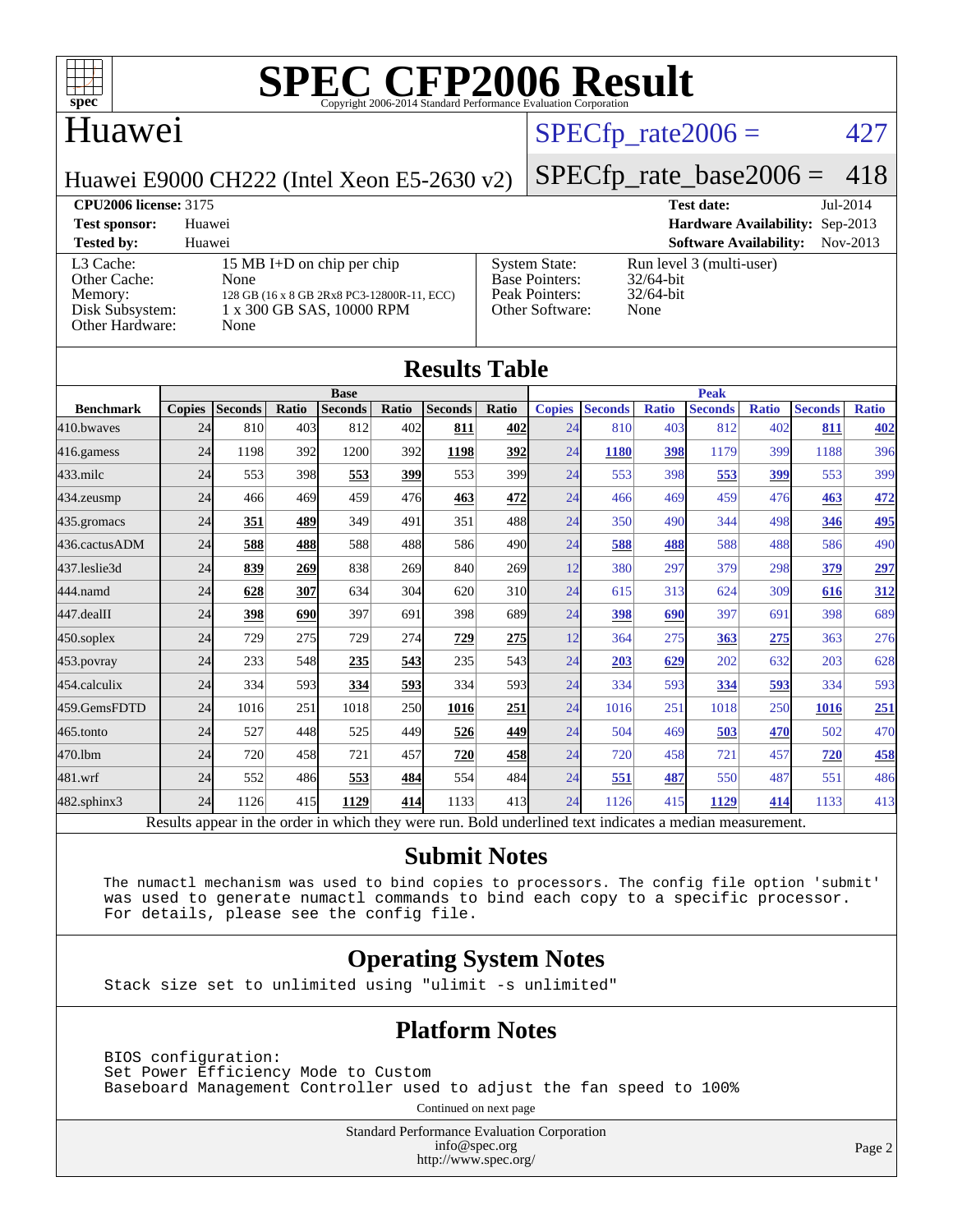

### Huawei

 $SPECTp\_rate2006 = 427$ 

Huawei E9000 CH222 (Intel Xeon E5-2630 v2)

**[Tested by:](http://www.spec.org/auto/cpu2006/Docs/result-fields.html#Testedby)** Huawei **[Software Availability:](http://www.spec.org/auto/cpu2006/Docs/result-fields.html#SoftwareAvailability)** Nov-2013

[SPECfp\\_rate\\_base2006 =](http://www.spec.org/auto/cpu2006/Docs/result-fields.html#SPECfpratebase2006) 418 **[CPU2006 license:](http://www.spec.org/auto/cpu2006/Docs/result-fields.html#CPU2006license)** 3175 **[Test date:](http://www.spec.org/auto/cpu2006/Docs/result-fields.html#Testdate)** Jul-2014 **[Test sponsor:](http://www.spec.org/auto/cpu2006/Docs/result-fields.html#Testsponsor)** Huawei **[Hardware Availability:](http://www.spec.org/auto/cpu2006/Docs/result-fields.html#HardwareAvailability)** Sep-2013

#### **[Platform Notes \(Continued\)](http://www.spec.org/auto/cpu2006/Docs/result-fields.html#PlatformNotes)**

Standard Performance Evaluation Corporation [info@spec.org](mailto:info@spec.org) Sysinfo program /spec/config/sysinfo.rev6818 \$Rev: 6818 \$ \$Date:: 2012-07-17 #\$ e86d102572650a6e4d596a3cee98f191 running on localhost Fri Jul 25 12:46:00 2014 This section contains SUT (System Under Test) info as seen by some common utilities. To remove or add to this section, see: <http://www.spec.org/cpu2006/Docs/config.html#sysinfo> From /proc/cpuinfo model name : Intel(R) Xeon(R) CPU E5-2630 v2 @ 2.60GHz 2 "physical id"s (chips) 24 "processors" cores, siblings (Caution: counting these is hw and system dependent. The following excerpts from /proc/cpuinfo might not be reliable. Use with caution.) cpu cores : 6 siblings : 12 physical 0: cores 0 1 2 3 4 5 physical 1: cores 0 1 2 3 4 5 cache size : 15360 KB From /proc/meminfo MemTotal: 132103752 kB HugePages\_Total: 0<br>Hugepagesize: 2048 kB Hugepagesize: /usr/bin/lsb\_release -d Red Hat Enterprise Linux Server release 6.5 (Santiago) From /etc/\*release\* /etc/\*version\* redhat-release: Red Hat Enterprise Linux Server release 6.5 (Santiago) system-release: Red Hat Enterprise Linux Server release 6.5 (Santiago) system-release-cpe: cpe:/o:redhat:enterprise\_linux:6server:ga:server uname -a: Linux localhost 2.6.32-431.el6.x86\_64 #1 SMP Sun Nov 10 22:19:54 EST 2013 x86\_64 x86\_64 x86\_64 GNU/Linux run-level 3 Jul 22 00:53 SPEC is set to: /spec Filesystem Type Size Used Avail Use% Mounted on 72G 112G 40% / Additional information from dmidecode: BIOS Insyde Corp. RMIBV629 05/12/2014 Memory: 16x Micron 18JSF1G72PDZ-1G6E 8 GB 1600 MHz 2 rank 8x NO DIMM NO DIMM (End of data from sysinfo program)

<http://www.spec.org/>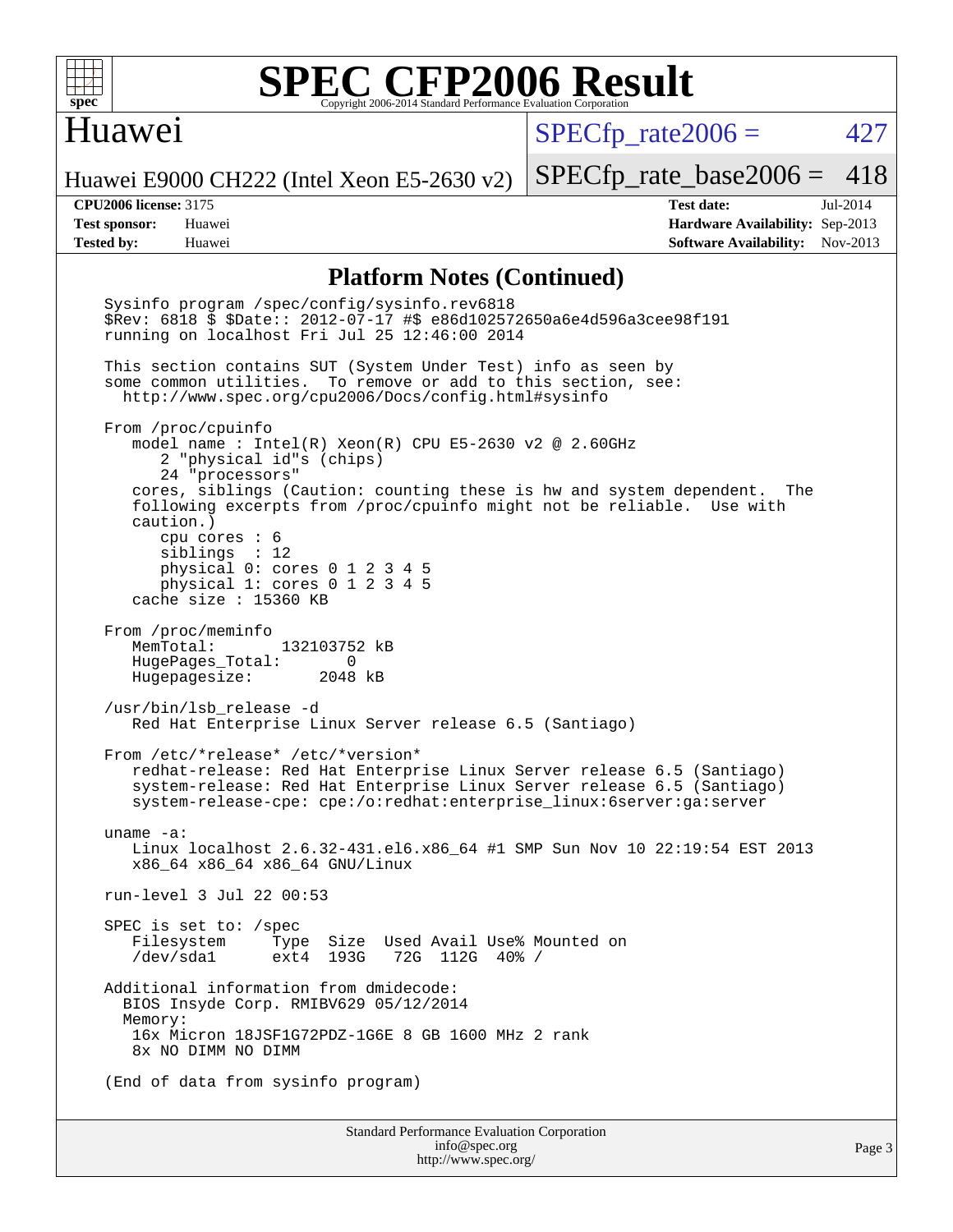

### Huawei

 $SPECTp\_rate2006 = 427$ 

Huawei E9000 CH222 (Intel Xeon E5-2630 v2)

**[Tested by:](http://www.spec.org/auto/cpu2006/Docs/result-fields.html#Testedby)** Huawei **[Software Availability:](http://www.spec.org/auto/cpu2006/Docs/result-fields.html#SoftwareAvailability)** Nov-2013

[SPECfp\\_rate\\_base2006 =](http://www.spec.org/auto/cpu2006/Docs/result-fields.html#SPECfpratebase2006) 418

**[CPU2006 license:](http://www.spec.org/auto/cpu2006/Docs/result-fields.html#CPU2006license)** 3175 **[Test date:](http://www.spec.org/auto/cpu2006/Docs/result-fields.html#Testdate)** Jul-2014 **[Test sponsor:](http://www.spec.org/auto/cpu2006/Docs/result-fields.html#Testsponsor)** Huawei **[Hardware Availability:](http://www.spec.org/auto/cpu2006/Docs/result-fields.html#HardwareAvailability)** Sep-2013

#### **[General Notes](http://www.spec.org/auto/cpu2006/Docs/result-fields.html#GeneralNotes)**

Environment variables set by runspec before the start of the run: LD LIBRARY PATH = "/spec/libs/32:/spec/libs/64:/spec/sh"

 Binaries compiled on a system with 1x Core i7-860 CPU + 8GB memory using RedHat EL 6.4 Transparent Huge Pages enabled with: echo always > /sys/kernel/mm/redhat\_transparent\_hugepage/enabled Filesystem page cache cleared with: echo 1> /proc/sys/vm/drop\_caches runspec command invoked through numactl i.e.: numactl --interleave=all runspec <etc> The Huawei E9000 CH220 and Huawei E9000 CH221 and the Huawei E9000 CH222 models are electronically equivalent. The results have been measured on a Huawei E9000 CH222 model

# **[Base Compiler Invocation](http://www.spec.org/auto/cpu2006/Docs/result-fields.html#BaseCompilerInvocation)**

[C benchmarks](http://www.spec.org/auto/cpu2006/Docs/result-fields.html#Cbenchmarks):  $-m64$ 

[C++ benchmarks:](http://www.spec.org/auto/cpu2006/Docs/result-fields.html#CXXbenchmarks) [icpc -m64](http://www.spec.org/cpu2006/results/res2014q3/cpu2006-20140729-30696.flags.html#user_CXXbase_intel_icpc_64bit_bedb90c1146cab66620883ef4f41a67e)

[Fortran benchmarks](http://www.spec.org/auto/cpu2006/Docs/result-fields.html#Fortranbenchmarks): [ifort -m64](http://www.spec.org/cpu2006/results/res2014q3/cpu2006-20140729-30696.flags.html#user_FCbase_intel_ifort_64bit_ee9d0fb25645d0210d97eb0527dcc06e)

[Benchmarks using both Fortran and C](http://www.spec.org/auto/cpu2006/Docs/result-fields.html#BenchmarksusingbothFortranandC): [icc -m64](http://www.spec.org/cpu2006/results/res2014q3/cpu2006-20140729-30696.flags.html#user_CC_FCbase_intel_icc_64bit_0b7121f5ab7cfabee23d88897260401c) [ifort -m64](http://www.spec.org/cpu2006/results/res2014q3/cpu2006-20140729-30696.flags.html#user_CC_FCbase_intel_ifort_64bit_ee9d0fb25645d0210d97eb0527dcc06e)

# **[Base Portability Flags](http://www.spec.org/auto/cpu2006/Docs/result-fields.html#BasePortabilityFlags)**

| 410.bwaves: -DSPEC CPU LP64<br>416.gamess: -DSPEC_CPU_LP64<br>433.milc: -DSPEC CPU LP64<br>434.zeusmp: - DSPEC_CPU_LP64<br>435.gromacs: -DSPEC_CPU_LP64 -nofor_main<br>436.cactusADM: - DSPEC CPU LP64 - nofor main<br>437.leslie3d: -DSPEC CPU LP64<br>444.namd: -DSPEC CPU LP64<br>447.dealII: -DSPEC CPU LP64<br>450.soplex: -DSPEC CPU LP64<br>453.povray: -DSPEC_CPU_LP64 |                                                                |
|--------------------------------------------------------------------------------------------------------------------------------------------------------------------------------------------------------------------------------------------------------------------------------------------------------------------------------------------------------------------------------|----------------------------------------------------------------|
| 454.calculix: - DSPEC CPU LP64 - nofor main<br>459.GemsFDTD: - DSPEC_CPU LP64<br>465.tonto: - DSPEC CPU LP64                                                                                                                                                                                                                                                                   |                                                                |
| 470.1bm: - DSPEC CPU LP64                                                                                                                                                                                                                                                                                                                                                      | 481.wrf: -DSPEC_CPU_LP64 -DSPEC_CPU_CASE_FLAG -DSPEC_CPU_LINUX |
|                                                                                                                                                                                                                                                                                                                                                                                | Continued on next page                                         |

Standard Performance Evaluation Corporation [info@spec.org](mailto:info@spec.org) <http://www.spec.org/>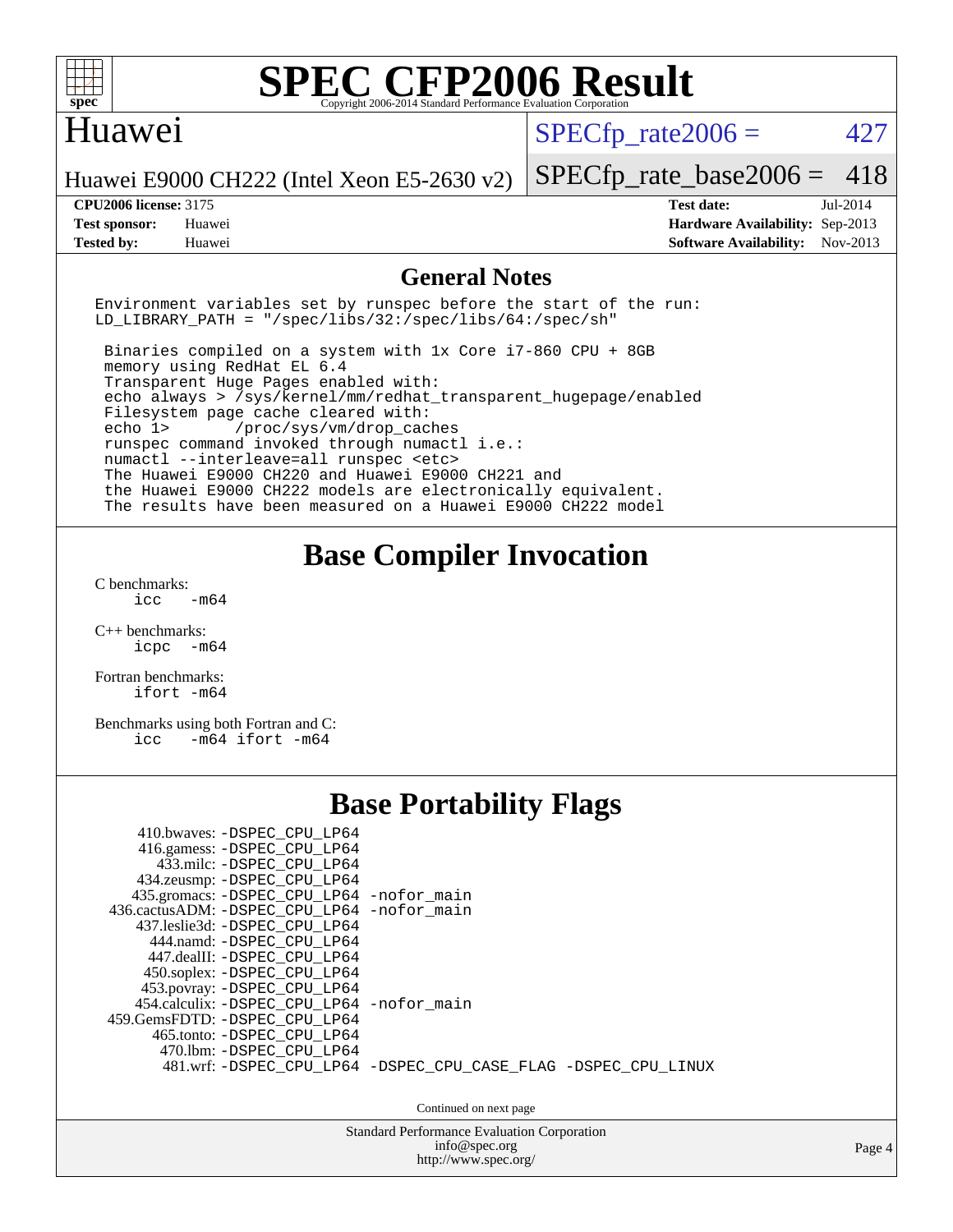

## Huawei

 $SPECTp\_rate2006 = 427$ 

Huawei E9000 CH222 (Intel Xeon E5-2630 v2)

[SPECfp\\_rate\\_base2006 =](http://www.spec.org/auto/cpu2006/Docs/result-fields.html#SPECfpratebase2006) 418

**[CPU2006 license:](http://www.spec.org/auto/cpu2006/Docs/result-fields.html#CPU2006license)** 3175 **[Test date:](http://www.spec.org/auto/cpu2006/Docs/result-fields.html#Testdate)** Jul-2014 **[Test sponsor:](http://www.spec.org/auto/cpu2006/Docs/result-fields.html#Testsponsor)** Huawei **[Hardware Availability:](http://www.spec.org/auto/cpu2006/Docs/result-fields.html#HardwareAvailability)** Sep-2013 **[Tested by:](http://www.spec.org/auto/cpu2006/Docs/result-fields.html#Testedby)** Huawei **[Software Availability:](http://www.spec.org/auto/cpu2006/Docs/result-fields.html#SoftwareAvailability)** Nov-2013

# **[Base Portability Flags \(Continued\)](http://www.spec.org/auto/cpu2006/Docs/result-fields.html#BasePortabilityFlags)**

482.sphinx3: [-DSPEC\\_CPU\\_LP64](http://www.spec.org/cpu2006/results/res2014q3/cpu2006-20140729-30696.flags.html#suite_basePORTABILITY482_sphinx3_DSPEC_CPU_LP64)

# **[Base Optimization Flags](http://www.spec.org/auto/cpu2006/Docs/result-fields.html#BaseOptimizationFlags)**

[C benchmarks](http://www.spec.org/auto/cpu2006/Docs/result-fields.html#Cbenchmarks):

[-xAVX](http://www.spec.org/cpu2006/results/res2014q3/cpu2006-20140729-30696.flags.html#user_CCbase_f-xAVX) [-ipo](http://www.spec.org/cpu2006/results/res2014q3/cpu2006-20140729-30696.flags.html#user_CCbase_f-ipo) [-O3](http://www.spec.org/cpu2006/results/res2014q3/cpu2006-20140729-30696.flags.html#user_CCbase_f-O3) [-no-prec-div](http://www.spec.org/cpu2006/results/res2014q3/cpu2006-20140729-30696.flags.html#user_CCbase_f-no-prec-div) [-opt-prefetch](http://www.spec.org/cpu2006/results/res2014q3/cpu2006-20140729-30696.flags.html#user_CCbase_f-opt-prefetch) [-auto-p32](http://www.spec.org/cpu2006/results/res2014q3/cpu2006-20140729-30696.flags.html#user_CCbase_f-auto-p32) [-ansi-alias](http://www.spec.org/cpu2006/results/res2014q3/cpu2006-20140729-30696.flags.html#user_CCbase_f-ansi-alias) [-opt-mem-layout-trans=3](http://www.spec.org/cpu2006/results/res2014q3/cpu2006-20140729-30696.flags.html#user_CCbase_f-opt-mem-layout-trans_a7b82ad4bd7abf52556d4961a2ae94d5)

[C++ benchmarks:](http://www.spec.org/auto/cpu2006/Docs/result-fields.html#CXXbenchmarks)

[-xAVX](http://www.spec.org/cpu2006/results/res2014q3/cpu2006-20140729-30696.flags.html#user_CXXbase_f-xAVX) [-ipo](http://www.spec.org/cpu2006/results/res2014q3/cpu2006-20140729-30696.flags.html#user_CXXbase_f-ipo) [-O3](http://www.spec.org/cpu2006/results/res2014q3/cpu2006-20140729-30696.flags.html#user_CXXbase_f-O3) [-no-prec-div](http://www.spec.org/cpu2006/results/res2014q3/cpu2006-20140729-30696.flags.html#user_CXXbase_f-no-prec-div) [-opt-prefetch](http://www.spec.org/cpu2006/results/res2014q3/cpu2006-20140729-30696.flags.html#user_CXXbase_f-opt-prefetch) [-auto-p32](http://www.spec.org/cpu2006/results/res2014q3/cpu2006-20140729-30696.flags.html#user_CXXbase_f-auto-p32) [-ansi-alias](http://www.spec.org/cpu2006/results/res2014q3/cpu2006-20140729-30696.flags.html#user_CXXbase_f-ansi-alias) [-opt-mem-layout-trans=3](http://www.spec.org/cpu2006/results/res2014q3/cpu2006-20140729-30696.flags.html#user_CXXbase_f-opt-mem-layout-trans_a7b82ad4bd7abf52556d4961a2ae94d5)

[Fortran benchmarks](http://www.spec.org/auto/cpu2006/Docs/result-fields.html#Fortranbenchmarks): [-xAVX](http://www.spec.org/cpu2006/results/res2014q3/cpu2006-20140729-30696.flags.html#user_FCbase_f-xAVX) [-ipo](http://www.spec.org/cpu2006/results/res2014q3/cpu2006-20140729-30696.flags.html#user_FCbase_f-ipo) [-O3](http://www.spec.org/cpu2006/results/res2014q3/cpu2006-20140729-30696.flags.html#user_FCbase_f-O3) [-no-prec-div](http://www.spec.org/cpu2006/results/res2014q3/cpu2006-20140729-30696.flags.html#user_FCbase_f-no-prec-div) [-opt-prefetch](http://www.spec.org/cpu2006/results/res2014q3/cpu2006-20140729-30696.flags.html#user_FCbase_f-opt-prefetch)

[Benchmarks using both Fortran and C](http://www.spec.org/auto/cpu2006/Docs/result-fields.html#BenchmarksusingbothFortranandC):

[-xAVX](http://www.spec.org/cpu2006/results/res2014q3/cpu2006-20140729-30696.flags.html#user_CC_FCbase_f-xAVX) [-ipo](http://www.spec.org/cpu2006/results/res2014q3/cpu2006-20140729-30696.flags.html#user_CC_FCbase_f-ipo) [-O3](http://www.spec.org/cpu2006/results/res2014q3/cpu2006-20140729-30696.flags.html#user_CC_FCbase_f-O3) [-no-prec-div](http://www.spec.org/cpu2006/results/res2014q3/cpu2006-20140729-30696.flags.html#user_CC_FCbase_f-no-prec-div) [-opt-prefetch](http://www.spec.org/cpu2006/results/res2014q3/cpu2006-20140729-30696.flags.html#user_CC_FCbase_f-opt-prefetch) [-auto-p32](http://www.spec.org/cpu2006/results/res2014q3/cpu2006-20140729-30696.flags.html#user_CC_FCbase_f-auto-p32) [-ansi-alias](http://www.spec.org/cpu2006/results/res2014q3/cpu2006-20140729-30696.flags.html#user_CC_FCbase_f-ansi-alias) [-opt-mem-layout-trans=3](http://www.spec.org/cpu2006/results/res2014q3/cpu2006-20140729-30696.flags.html#user_CC_FCbase_f-opt-mem-layout-trans_a7b82ad4bd7abf52556d4961a2ae94d5)

# **[Peak Compiler Invocation](http://www.spec.org/auto/cpu2006/Docs/result-fields.html#PeakCompilerInvocation)**

[C benchmarks](http://www.spec.org/auto/cpu2006/Docs/result-fields.html#Cbenchmarks):  $\text{icc}$   $-\text{m64}$ 

[C++ benchmarks \(except as noted below\):](http://www.spec.org/auto/cpu2006/Docs/result-fields.html#CXXbenchmarksexceptasnotedbelow) [icpc -m64](http://www.spec.org/cpu2006/results/res2014q3/cpu2006-20140729-30696.flags.html#user_CXXpeak_intel_icpc_64bit_bedb90c1146cab66620883ef4f41a67e)

450.soplex: [icpc -m32](http://www.spec.org/cpu2006/results/res2014q3/cpu2006-20140729-30696.flags.html#user_peakCXXLD450_soplex_intel_icpc_4e5a5ef1a53fd332b3c49e69c3330699)

[Fortran benchmarks](http://www.spec.org/auto/cpu2006/Docs/result-fields.html#Fortranbenchmarks): [ifort -m64](http://www.spec.org/cpu2006/results/res2014q3/cpu2006-20140729-30696.flags.html#user_FCpeak_intel_ifort_64bit_ee9d0fb25645d0210d97eb0527dcc06e)

[Benchmarks using both Fortran and C](http://www.spec.org/auto/cpu2006/Docs/result-fields.html#BenchmarksusingbothFortranandC): [icc -m64](http://www.spec.org/cpu2006/results/res2014q3/cpu2006-20140729-30696.flags.html#user_CC_FCpeak_intel_icc_64bit_0b7121f5ab7cfabee23d88897260401c) [ifort -m64](http://www.spec.org/cpu2006/results/res2014q3/cpu2006-20140729-30696.flags.html#user_CC_FCpeak_intel_ifort_64bit_ee9d0fb25645d0210d97eb0527dcc06e)

# **[Peak Portability Flags](http://www.spec.org/auto/cpu2006/Docs/result-fields.html#PeakPortabilityFlags)**

 410.bwaves: [-DSPEC\\_CPU\\_LP64](http://www.spec.org/cpu2006/results/res2014q3/cpu2006-20140729-30696.flags.html#suite_peakPORTABILITY410_bwaves_DSPEC_CPU_LP64) 416.gamess: [-DSPEC\\_CPU\\_LP64](http://www.spec.org/cpu2006/results/res2014q3/cpu2006-20140729-30696.flags.html#suite_peakPORTABILITY416_gamess_DSPEC_CPU_LP64) 433.milc: [-DSPEC\\_CPU\\_LP64](http://www.spec.org/cpu2006/results/res2014q3/cpu2006-20140729-30696.flags.html#suite_peakPORTABILITY433_milc_DSPEC_CPU_LP64) 434.zeusmp: [-DSPEC\\_CPU\\_LP64](http://www.spec.org/cpu2006/results/res2014q3/cpu2006-20140729-30696.flags.html#suite_peakPORTABILITY434_zeusmp_DSPEC_CPU_LP64) 435.gromacs: [-DSPEC\\_CPU\\_LP64](http://www.spec.org/cpu2006/results/res2014q3/cpu2006-20140729-30696.flags.html#suite_peakPORTABILITY435_gromacs_DSPEC_CPU_LP64) [-nofor\\_main](http://www.spec.org/cpu2006/results/res2014q3/cpu2006-20140729-30696.flags.html#user_peakLDPORTABILITY435_gromacs_f-nofor_main) 436.cactusADM: [-DSPEC\\_CPU\\_LP64](http://www.spec.org/cpu2006/results/res2014q3/cpu2006-20140729-30696.flags.html#suite_peakPORTABILITY436_cactusADM_DSPEC_CPU_LP64) [-nofor\\_main](http://www.spec.org/cpu2006/results/res2014q3/cpu2006-20140729-30696.flags.html#user_peakLDPORTABILITY436_cactusADM_f-nofor_main)

Continued on next page

Standard Performance Evaluation Corporation [info@spec.org](mailto:info@spec.org) <http://www.spec.org/>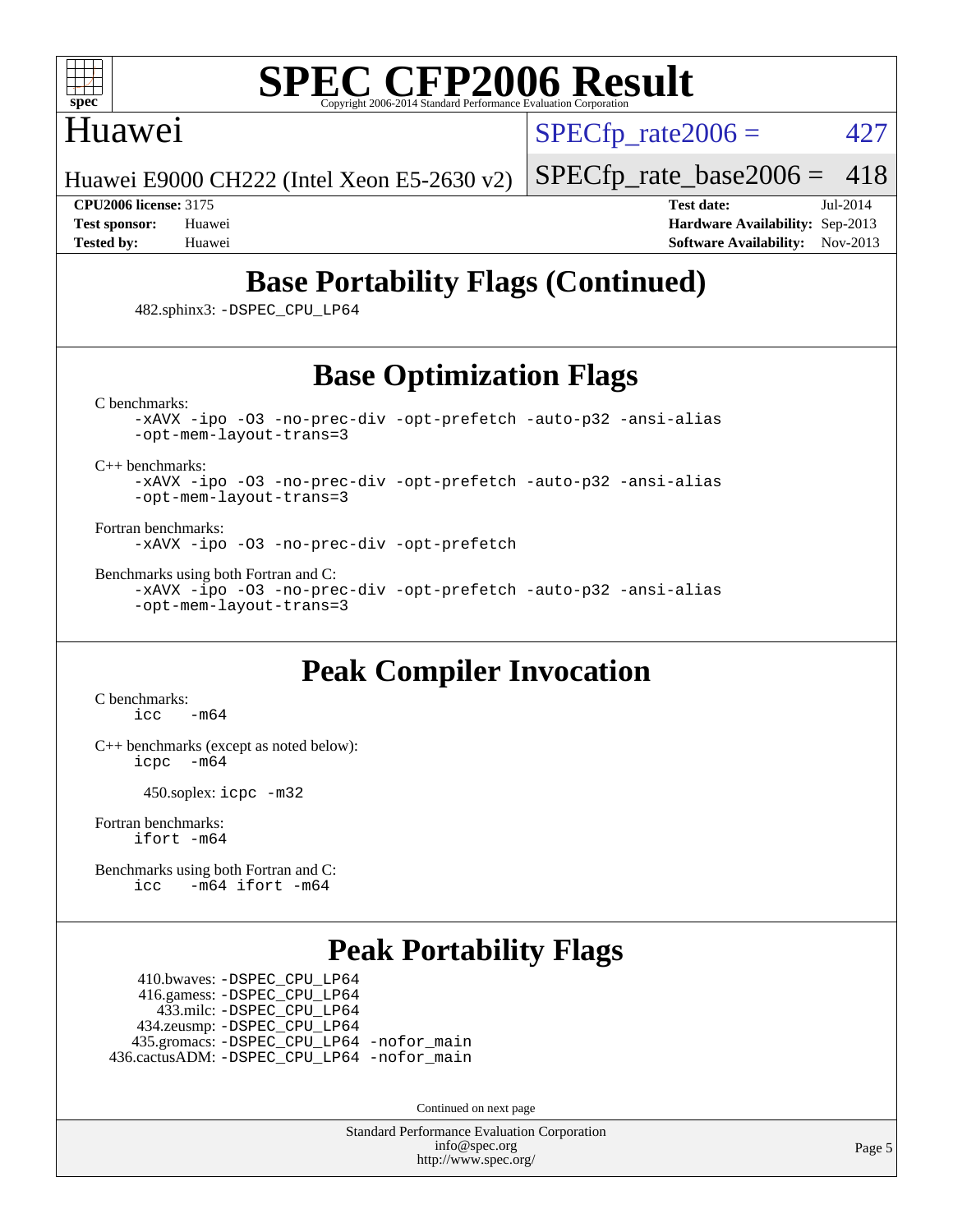

## Huawei

 $SPECTp\_rate2006 = 427$ 

Huawei E9000 CH222 (Intel Xeon E5-2630 v2)

[SPECfp\\_rate\\_base2006 =](http://www.spec.org/auto/cpu2006/Docs/result-fields.html#SPECfpratebase2006) 418

**[CPU2006 license:](http://www.spec.org/auto/cpu2006/Docs/result-fields.html#CPU2006license)** 3175 **[Test date:](http://www.spec.org/auto/cpu2006/Docs/result-fields.html#Testdate)** Jul-2014 **[Test sponsor:](http://www.spec.org/auto/cpu2006/Docs/result-fields.html#Testsponsor)** Huawei **[Hardware Availability:](http://www.spec.org/auto/cpu2006/Docs/result-fields.html#HardwareAvailability)** Sep-2013 **[Tested by:](http://www.spec.org/auto/cpu2006/Docs/result-fields.html#Testedby)** Huawei **[Software Availability:](http://www.spec.org/auto/cpu2006/Docs/result-fields.html#SoftwareAvailability)** Nov-2013

# **[Peak Portability Flags \(Continued\)](http://www.spec.org/auto/cpu2006/Docs/result-fields.html#PeakPortabilityFlags)**

| 437.leslie3d: -DSPEC CPU LP64             |                                                                |
|-------------------------------------------|----------------------------------------------------------------|
| 444.namd: - DSPEC CPU LP64                |                                                                |
| 447.dealII: -DSPEC CPU LP64               |                                                                |
| 453.povray: -DSPEC_CPU_LP64               |                                                                |
| 454.calculix: -DSPEC_CPU_LP64 -nofor_main |                                                                |
| 459.GemsFDTD: - DSPEC_CPU LP64            |                                                                |
| 465.tonto: -DSPEC CPU LP64                |                                                                |
| 470.1bm: -DSPEC CPU LP64                  |                                                                |
|                                           | 481.wrf: -DSPEC CPU_LP64 -DSPEC_CPU_CASE_FLAG -DSPEC_CPU_LINUX |
| 482.sphinx3: -DSPEC CPU LP64              |                                                                |

# **[Peak Optimization Flags](http://www.spec.org/auto/cpu2006/Docs/result-fields.html#PeakOptimizationFlags)**

```
C benchmarks:
```
433.milc: basepeak = yes

 $470.$ lbm: basepeak = yes

 $482$ .sphinx3: basepeak = yes

```
C++ benchmarks:
```
 444.namd: [-xAVX](http://www.spec.org/cpu2006/results/res2014q3/cpu2006-20140729-30696.flags.html#user_peakPASS2_CXXFLAGSPASS2_LDFLAGS444_namd_f-xAVX)(pass 2) [-prof-gen](http://www.spec.org/cpu2006/results/res2014q3/cpu2006-20140729-30696.flags.html#user_peakPASS1_CXXFLAGSPASS1_LDFLAGS444_namd_prof_gen_e43856698f6ca7b7e442dfd80e94a8fc)(pass 1) [-ipo](http://www.spec.org/cpu2006/results/res2014q3/cpu2006-20140729-30696.flags.html#user_peakPASS2_CXXFLAGSPASS2_LDFLAGS444_namd_f-ipo)(pass 2) [-O3](http://www.spec.org/cpu2006/results/res2014q3/cpu2006-20140729-30696.flags.html#user_peakPASS2_CXXFLAGSPASS2_LDFLAGS444_namd_f-O3)(pass 2) [-no-prec-div](http://www.spec.org/cpu2006/results/res2014q3/cpu2006-20140729-30696.flags.html#user_peakPASS2_CXXFLAGSPASS2_LDFLAGS444_namd_f-no-prec-div)(pass 2) [-opt-mem-layout-trans=3](http://www.spec.org/cpu2006/results/res2014q3/cpu2006-20140729-30696.flags.html#user_peakPASS2_CXXFLAGS444_namd_f-opt-mem-layout-trans_a7b82ad4bd7abf52556d4961a2ae94d5)(pass 2) [-prof-use](http://www.spec.org/cpu2006/results/res2014q3/cpu2006-20140729-30696.flags.html#user_peakPASS2_CXXFLAGSPASS2_LDFLAGS444_namd_prof_use_bccf7792157ff70d64e32fe3e1250b55)(pass 2) [-fno-alias](http://www.spec.org/cpu2006/results/res2014q3/cpu2006-20140729-30696.flags.html#user_peakCXXOPTIMIZE444_namd_f-no-alias_694e77f6c5a51e658e82ccff53a9e63a) [-auto-ilp32](http://www.spec.org/cpu2006/results/res2014q3/cpu2006-20140729-30696.flags.html#user_peakCXXOPTIMIZE444_namd_f-auto-ilp32)

447.dealII: basepeak = yes

 450.soplex: [-xAVX](http://www.spec.org/cpu2006/results/res2014q3/cpu2006-20140729-30696.flags.html#user_peakPASS2_CXXFLAGSPASS2_LDFLAGS450_soplex_f-xAVX)(pass 2) [-prof-gen](http://www.spec.org/cpu2006/results/res2014q3/cpu2006-20140729-30696.flags.html#user_peakPASS1_CXXFLAGSPASS1_LDFLAGS450_soplex_prof_gen_e43856698f6ca7b7e442dfd80e94a8fc)(pass 1) [-ipo](http://www.spec.org/cpu2006/results/res2014q3/cpu2006-20140729-30696.flags.html#user_peakPASS2_CXXFLAGSPASS2_LDFLAGS450_soplex_f-ipo)(pass 2) [-O3](http://www.spec.org/cpu2006/results/res2014q3/cpu2006-20140729-30696.flags.html#user_peakPASS2_CXXFLAGSPASS2_LDFLAGS450_soplex_f-O3)(pass 2) [-no-prec-div](http://www.spec.org/cpu2006/results/res2014q3/cpu2006-20140729-30696.flags.html#user_peakPASS2_CXXFLAGSPASS2_LDFLAGS450_soplex_f-no-prec-div)(pass 2) [-opt-mem-layout-trans=3](http://www.spec.org/cpu2006/results/res2014q3/cpu2006-20140729-30696.flags.html#user_peakPASS2_CXXFLAGS450_soplex_f-opt-mem-layout-trans_a7b82ad4bd7abf52556d4961a2ae94d5)(pass 2) [-prof-use](http://www.spec.org/cpu2006/results/res2014q3/cpu2006-20140729-30696.flags.html#user_peakPASS2_CXXFLAGSPASS2_LDFLAGS450_soplex_prof_use_bccf7792157ff70d64e32fe3e1250b55)(pass 2) [-opt-malloc-options=3](http://www.spec.org/cpu2006/results/res2014q3/cpu2006-20140729-30696.flags.html#user_peakOPTIMIZE450_soplex_f-opt-malloc-options_13ab9b803cf986b4ee62f0a5998c2238)

 453.povray: [-xAVX](http://www.spec.org/cpu2006/results/res2014q3/cpu2006-20140729-30696.flags.html#user_peakPASS2_CXXFLAGSPASS2_LDFLAGS453_povray_f-xAVX)(pass 2) [-prof-gen](http://www.spec.org/cpu2006/results/res2014q3/cpu2006-20140729-30696.flags.html#user_peakPASS1_CXXFLAGSPASS1_LDFLAGS453_povray_prof_gen_e43856698f6ca7b7e442dfd80e94a8fc)(pass 1) [-ipo](http://www.spec.org/cpu2006/results/res2014q3/cpu2006-20140729-30696.flags.html#user_peakPASS2_CXXFLAGSPASS2_LDFLAGS453_povray_f-ipo)(pass 2) [-O3](http://www.spec.org/cpu2006/results/res2014q3/cpu2006-20140729-30696.flags.html#user_peakPASS2_CXXFLAGSPASS2_LDFLAGS453_povray_f-O3)(pass 2) [-no-prec-div](http://www.spec.org/cpu2006/results/res2014q3/cpu2006-20140729-30696.flags.html#user_peakPASS2_CXXFLAGSPASS2_LDFLAGS453_povray_f-no-prec-div)(pass 2) [-opt-mem-layout-trans=3](http://www.spec.org/cpu2006/results/res2014q3/cpu2006-20140729-30696.flags.html#user_peakPASS2_CXXFLAGS453_povray_f-opt-mem-layout-trans_a7b82ad4bd7abf52556d4961a2ae94d5)(pass 2) [-prof-use](http://www.spec.org/cpu2006/results/res2014q3/cpu2006-20140729-30696.flags.html#user_peakPASS2_CXXFLAGSPASS2_LDFLAGS453_povray_prof_use_bccf7792157ff70d64e32fe3e1250b55)(pass 2) [-unroll4](http://www.spec.org/cpu2006/results/res2014q3/cpu2006-20140729-30696.flags.html#user_peakCXXOPTIMIZE453_povray_f-unroll_4e5e4ed65b7fd20bdcd365bec371b81f) [-ansi-alias](http://www.spec.org/cpu2006/results/res2014q3/cpu2006-20140729-30696.flags.html#user_peakCXXOPTIMIZE453_povray_f-ansi-alias)

[Fortran benchmarks](http://www.spec.org/auto/cpu2006/Docs/result-fields.html#Fortranbenchmarks):

 $410.bwaves: basepeak = yes$ 

```
 416.gamess: -xAVX(pass 2) -prof-gen(pass 1) -ipo(pass 2) -O3(pass 2)
-no-prec-div(pass 2) -prof-use(pass 2) -unroll2
-inline-level=0 -scalar-rep-
```
434.zeusmp: basepeak = yes

Continued on next page

```
Standard Performance Evaluation Corporation
   info@spec.org
 http://www.spec.org/
```